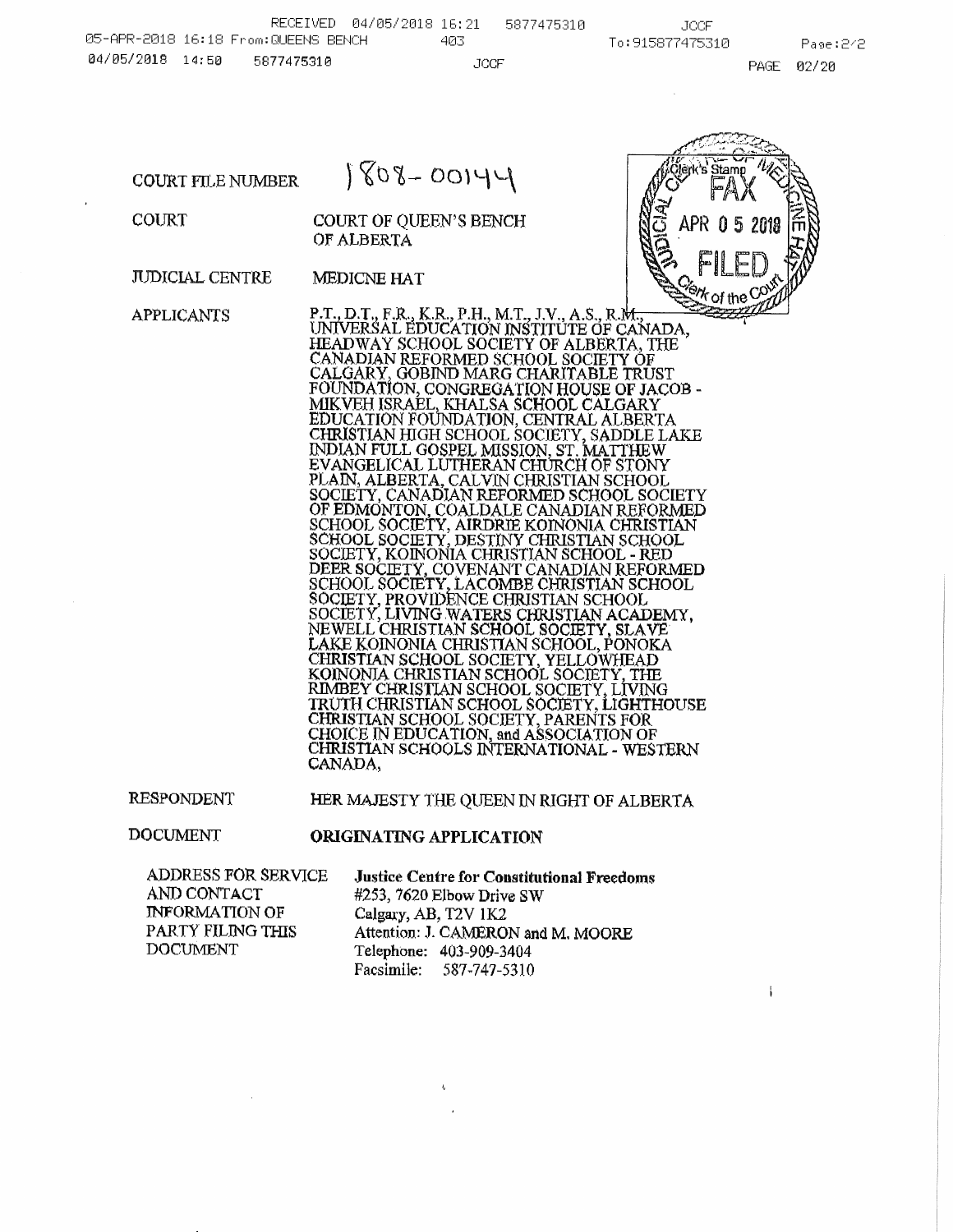## NOTICE TO THE RESPONDENT

This application is made against you. You are a respondent.

You have the right to state your side of this matter before the Court.

To do so, you must be in Court when the application is heard as shown below:

| Date:   | April 26, 2018, or such time thereafter as determined. |
|---------|--------------------------------------------------------|
| Time:   | $2:00$ PM                                              |
| Where:  | Law Courts, 460 1 St SE, Medicine Hat, AB T1A 0A8      |
| Before: | Justice in Special Chambers                            |

Go to the end of this document to see what you can do and when you must do it.

#### **Remedy sought:**

- 1. The Applicants apply to this Honourable Court for the following:
	- a. An Order abridging the time for service of this Originating Application and supporting materials, if necessary;
	- b. An interlocutory injunction staying the operation of the following sections of the Alberta *School Act* pending determination of their constitutionality by this Honourable Court:
		- i. Section 16.1(1)(a);
		- ii. Section 16.1(3.1);
		- iii. Section 16.1(6);
		- iv. Section 28(8) and (9);
		- v. Section 45.1(3) (10), inclusive;
		- vi. Section 45.3 and;
		- vii. Section 50.1(4) (collectively the "Impugned Sections");
	- c. A declaration pursuant to section 52(1) of *The Constitution Act*, *1982*, that each of the individual aforementioned sections, comprising the Impugned Sections, unjustifiably infringe the Applicants' section  $2(a)$ ,  $2(b)$  and  $2(d)$  rights under the *Canadian Charter of Rights and Freedoms* (the "*Charter*"), and are of no force or effect;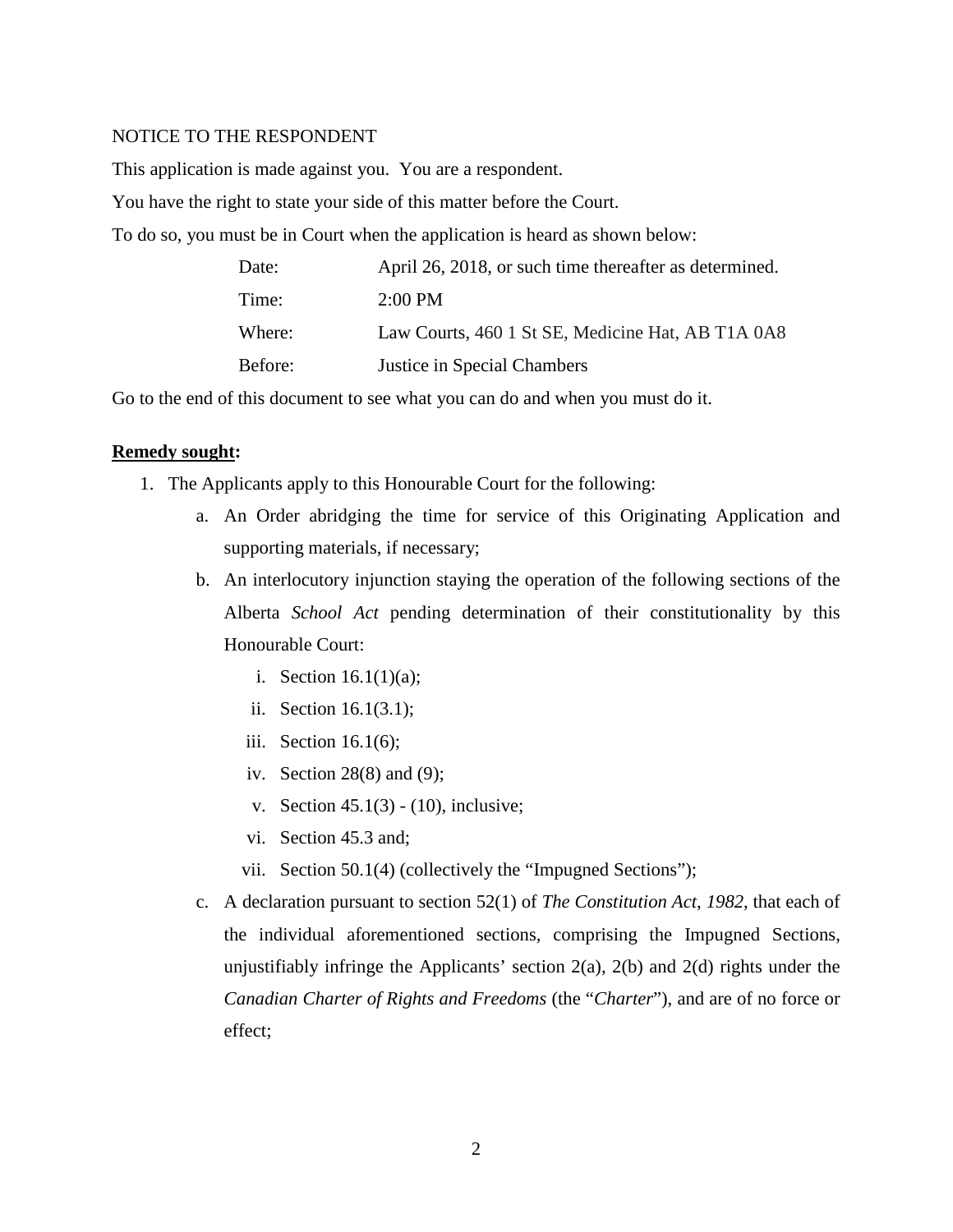- d. A declaration pursuant to section 52(1) of *The Constitution Act*, *1982*, that sections 16.1(6), 45.1(4)(c)(i) and s. 50.1(4) of the *School Act* infringe the section 7 *Charter* rights of the Applicant parents (the "Parents"), and are of no force or effect;
- e. A declaration that section 45.1(3) of the *School Act* infringes section 32 of the *Charter*, and is of no force or effect;
- f. Further, or in the alternative, a declaration that section 45.1(3) is *ultra vires* the authority of the Alberta Legislature, and is of no force or effect;
- g. A declaration that the Impugned Sections infringe sections  $1(b)(c)(d)$  and (g) of the *Alberta Bill of Rights*;
- h. A declaration that sections 16.1(6) and 50.1(4) infringe sections 24 through 26 of the Alberta *Family Law Act*;
- i. Leave to amend this Originating Application, if necessary;
- j. Costs; and
- k. Such further and other relief as this Court deems just and equitable.

## **Grounds of Application**

## *The Applicant Parents*

- 2. Children are often exploited, both sexually and emotionally, by adults or by their own peers, often with tragic, lifelong and irreparable consequences. The abuse and exploitation of children occurs most often in places, and during times, when parents are absent and unaware. The absence of parental knowledge opens the door to predation.
- 3. The Parents are alarmed and frightened at the climate of secrecy that the *School Act* has created around ideological sexual clubs and related activities. The Impugned Sections of the *School Act* have stripped parents of the ability to know fully where their children are, who they are involved with, and what they may be encouraged to think or do. Children have a right to be protected and supported by their own parents, by way of the Parents' constitutional right to parent, counsel and protect, and come to the aid of children who may have been pressured, coerced or compelled, either emotionally or sexually, against their wills. The Impugned Sections prevent the exercise of these basic human and constitutional rights.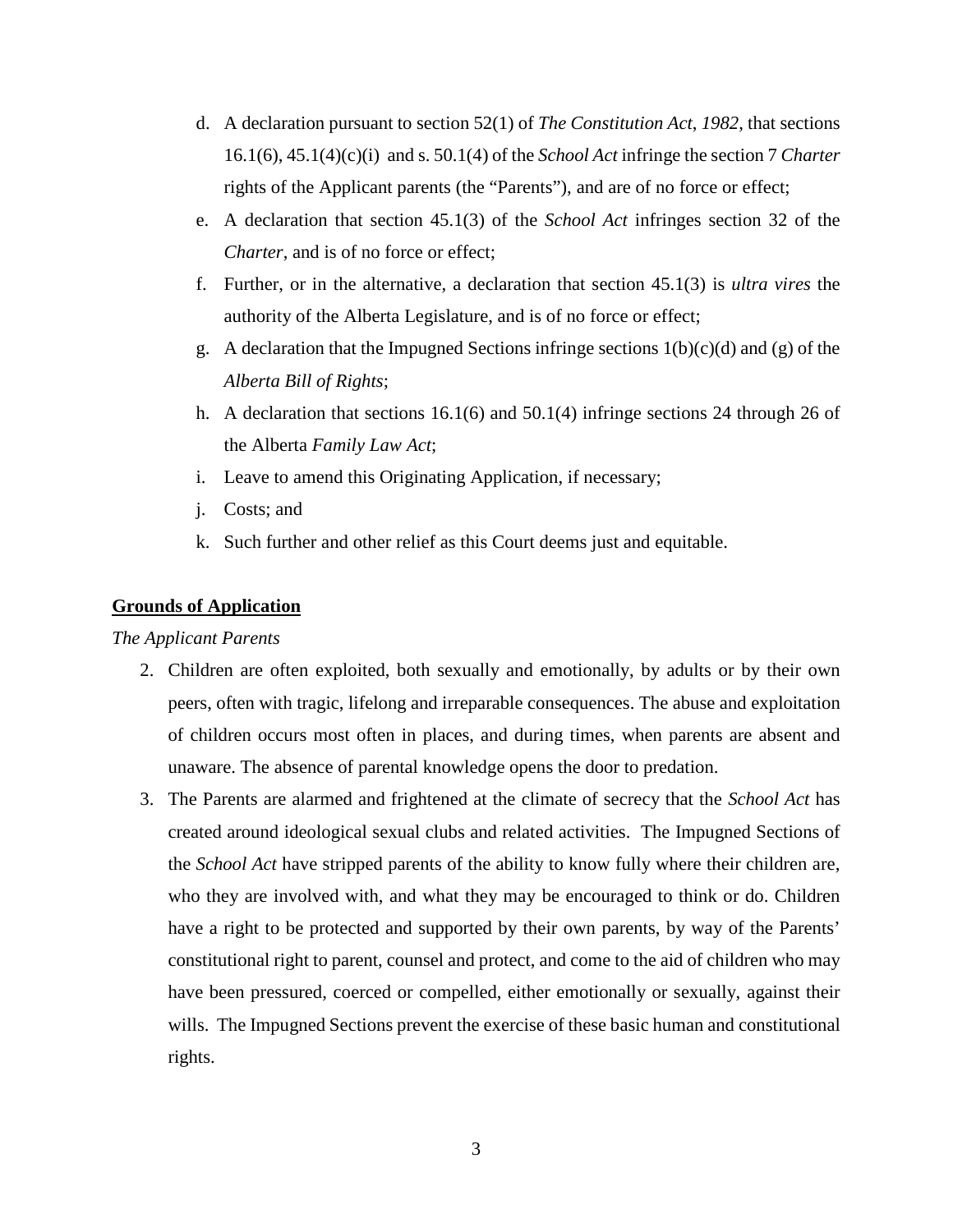- 4. The Parents have children who attend public, Catholic and independent schools (the "Independent Schools") in the province of Alberta. Each of the Parents exercises the basic constitutional right of having primary responsibility for their children's education and development, including in regard to morality and sexuality. Variations of this right are guaranteed by the *Charter*, the *Alberta Bill of Rights*, the *Universal Declaration of Human Rights*, the Alberta *Family Law Act*, and the *International Covenant on Civil and Political Rights*.
- 5. In order to protect and support their children, the Parents require accountability from schools as to their children's whereabouts, safety, and activities, as an inherent part of their lawful parental responsibilities. Neither the Parents who are Applicants, nor any other responsible parent, would entrust their children to the care of a daycare, hospital, athletic or dance club that created a place or time of secrecy from which parents were precluded from knowing what transpired with their children in that secret time and place. Yet the Impugned Sections have created such a secret space in every school in the province, thereby threatening the safety of every school age child in Alberta.
- 6. The Applicants, P.T. and D.T., have an autistic teenage daughter who suffered severe psychological and emotional harm when, for a period of over a year, public school officials intentionally withheld information from P.T. and D.T. that their developmentally challenged daughter had been attending the school's GSA. At the GSA, at the urging of her peers and teachers, P.T. and D.T.'s vulnerable daughter had been convinced to dress as, and pretend to be, a boy at school, but in the evening "change" back into a girl when she went home in the evening. P.T. and D.T.'s child became suicidal before her parents learned of the confusing influences at school. The Impugned Provisions threaten P.T. and D.T.'s continued knowledge of their still-vulnerable child's activities and surrounding influences at school, and compromise her safety.
- 7. The Applicants, F.R. and K.R. are parents of four children who attend public schools operated pursuant to the terms of the *School Act.*
- 8. The Applicant, P.H. is a parent whose child attends a Roman Catholic separate school operated pursuant to the terms of the *School Act.*
- 9. The Applicant, M.T. is a parent whose children attend Coaldale Christian School operated pursuant to the terms of the *School Act.*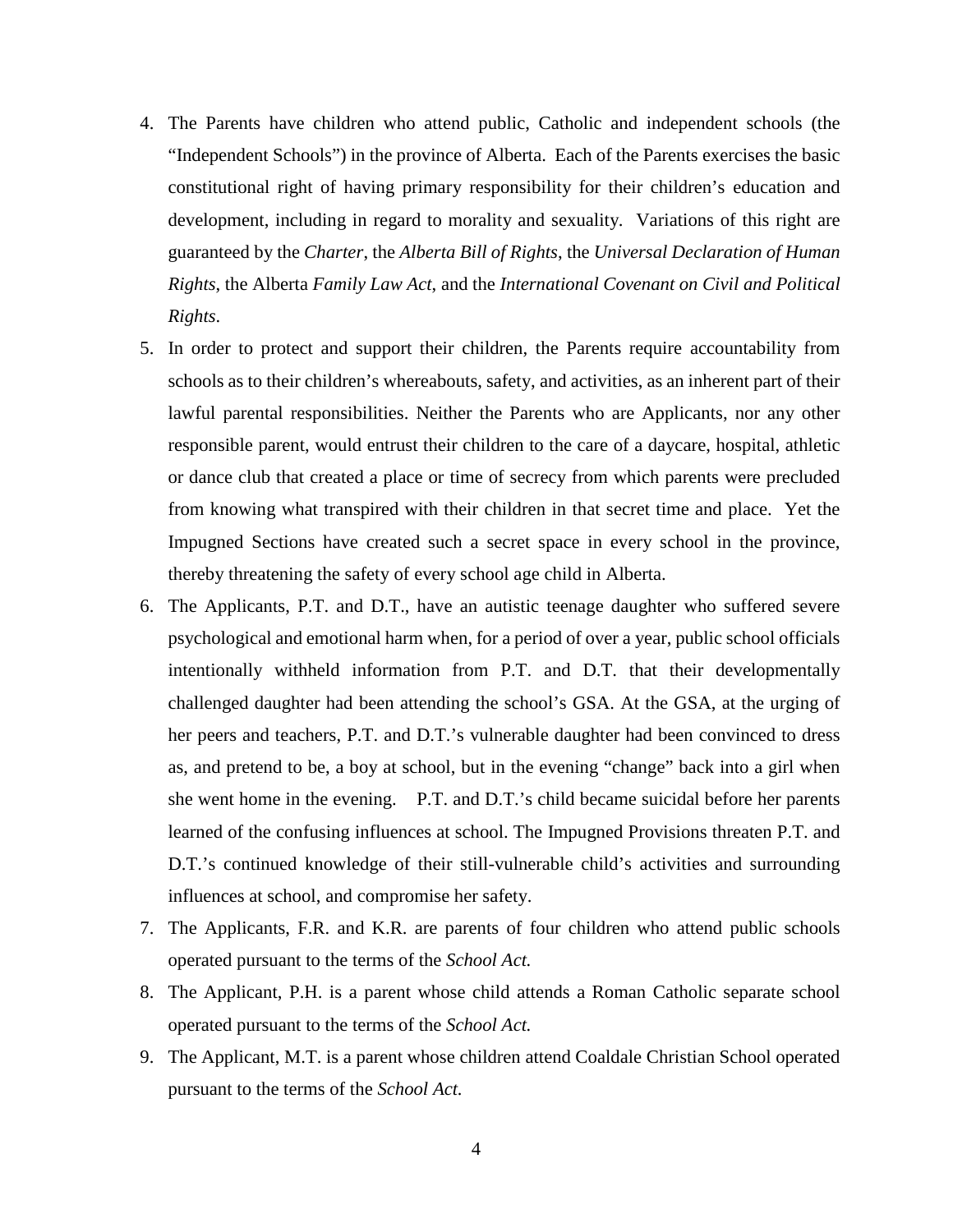- 10. The Applicant, J.V. is a parent whose children attend Calvin Christian School operated pursuant to the terms of the *School Act.*
- 11. The Applicant, A.S. is a parent with a child attending a public school operated pursuant to the *School Act*, and a child attending a Lighthouse Christian Academy operated pursuant to the terms of the *School Act.*
- 12. The Applicant, R.M. is a parent whose children attend a public school operated pursuant to the terms of the *School Act.*
- *The Applicant Independent Schools*
	- 13. The Applicant Independent Schools ("Independent Schools") were each established for the purpose of providing students with an education consistent with the religious beliefs of their respective denominations and faiths. They are registered and approved "accredited private schools" further to section 28 of the *School Act*.
	- 14. The Applicant, Universal Education Institute of Canada, operates an independent school in Edmonton, Alberta, pursuant to the terms of the *School Act.*
	- 15. The Applicant, Headway School Society of Alberta, operates an independent school in Edmonton, Alberta, pursuant to the terms of the *School Act.*
	- 16. The Applicant, The Canadian Reformed School Society of Calgary, operates an independent school near Calgary, Alberta, pursuant to the terms of the *School Act.*
	- 17. The Applicant, Gobind Marg Charitable Trust Foundation, operates an independent school in Calgary, Alberta, pursuant to the terms of the *School Act.*
	- 18. The Applicant, Congregation House of Jacob Mikveh Israel, operates an independent school in Calgary, Alberta, pursuant to the terms of the *School Act.*
	- 19. The Applicant, Khalsa School Calgary Education Foundation, operates an independent school near Calgary, Alberta, pursuant to the terms of the *School Act.*
	- 20. The Applicant, Central Alberta Christian High School Society, operates an independent school in Lacombe, Alberta, pursuant to the terms of the *School Act.*
	- 21. The Applicant, Saddle Lake Indian Full Gospel Mission, operates an independent school on the Saddle Lake Cree Nation, pursuant to the terms of the *School Act.*
	- 22. The Applicant, St. Matthew Evangelical Lutheran Church of Stony Plain, Alberta, operates an independent school in Stony Plain, Alberta, pursuant to the terms of the *School Act.*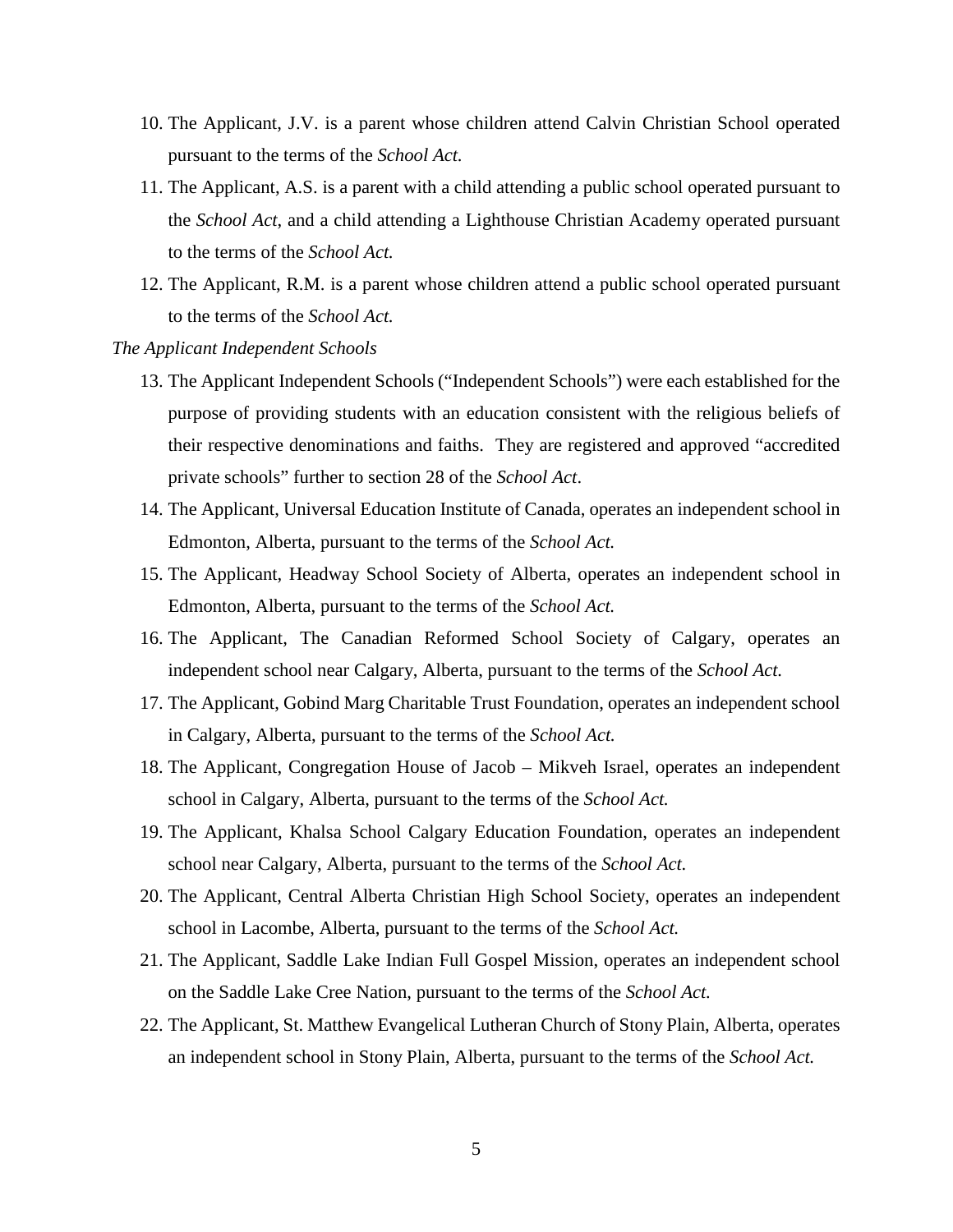- 23. The Applicant, Calvin Christian School Society, operates an independent school near Coalhurst, Alberta, pursuant to the terms of the *School Act.*
- 24. The Applicant, Canadian Reformed School Society of Edmonton, operates an independent school in Edmonton, Alberta, pursuant to the terms of the *School Act.*
- 25. The Applicant, Coaldale Canadian Reformed School Society, operates an independent school in Coaldale, Alberta, pursuant to the terms of the *School Act.*
- 26. The Applicant, Airdrie Koinonia Christian School Society, operates an independent school in Airdrie, Alberta, pursuant to the terms of the *School Act.*
- 27. The Applicant, Destiny Christian School Society, operates an independent school in Red Deer, Alberta, pursuant to the terms of the *School Act.*
- 28. The Applicant, Koinonia Christian School Red Deer Society, operates an independent school in Red Deer, Alberta, pursuant to the terms of the *School Act.*
- 29. The Applicant, Covenant Canadian Reformed School Society, operates an independent school near Neerlandia, Alberta, pursuant to the terms of the *School Act.*
- 30. The Applicant, Lacombe Christian School Society, operates an independent school in Lacombe, Alberta, pursuant to the terms of the *School Act.*
- 31. The Applicant, Providence Christian School Society, operates an independent school in Monarch, Alberta, pursuant to the terms of the *School Act.*
- 32. The Applicant, Living Waters Christian Academy, operates an independent school in Spruce Grove, Alberta, pursuant to the terms of the *School Act.*
- 33. The Applicant, Newell Christian School Society, operates an independent school near Brooks, Alberta, pursuant to the terms of the *School Act.*
- 34. The Applicant, Slave Lake Koinonia Christian School Society, operates an independent school in Slave Lake, Alberta, pursuant to the terms of the *School Act.*
- 35. The Applicant, Ponoka Christian School Society, operates an independent school in Ponoka, Alberta, pursuant to the terms of the *School Act.*
- 36. The Applicant, Yellowhead Koinonia Christian School Society, operates an independent school in Edson, Alberta, pursuant to the terms of the *School Act.*
- 37. The Applicant, The Rimbey Christian School Society, operates an independent school in Rimbey, Alberta, pursuant to the terms of the *School Act.*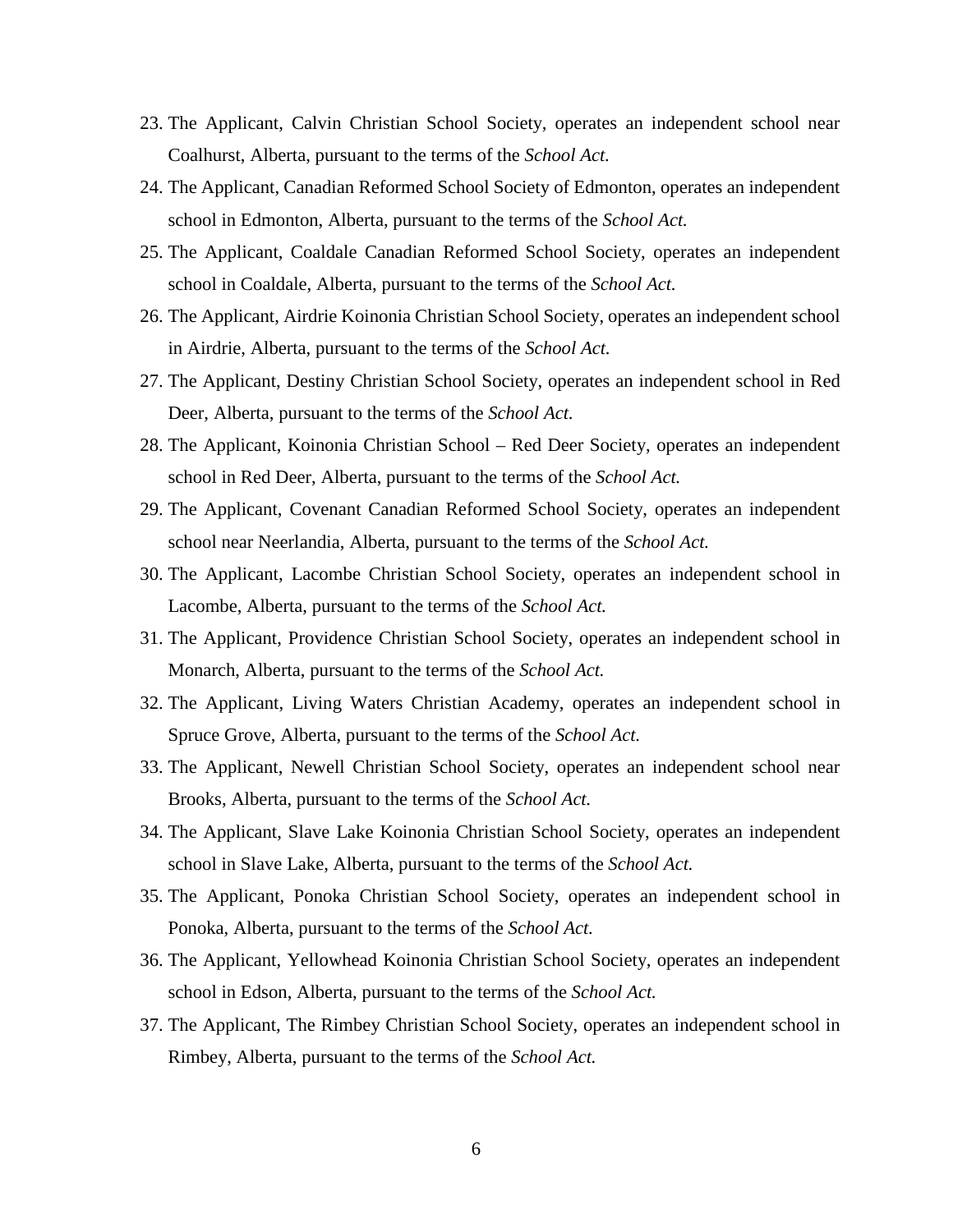- 38. The Applicant, Living Truth Christian School Society, operates an independent school in Mirror, Alberta, pursuant to the terms of the *School Act.*
- 39. The Applicant, Lighthouse Christian School Society, operates an independent school in Sylvan Lake, Alberta, pursuant to the terms of the *School Act.*
- 40. The Independent Schools each hold the following foundational Beliefs in common:
	- a. That people are created as male and female, and that God intends for people to accept their gender;
	- b. That individuals cannot truly or actually change their gender or sex;
	- c. That marriage is the union of one man and one woman, for life, to the exclusion of all others, and so instituted by God;
	- d. That sexual relations are intended only for within marriage;
	- e. That departure from the above principles of God's expressed will is morally wrong (collectively, the "Beliefs").

# *Public Interest Applicants*

- 12. The Applicant, Parents for Choice in Education ("PCE"), is a non-profit corporation registered in Alberta, and was established to advance the following objectives:
	- To advocate for an excellent, high-quality education system that is driven and governed by parental choice;
	- To advocate for provincial legislation and local school board policies which recognize that parents have a prior right to choose the kind of education that shall be given to their children; and,
	- To advocate for provincial legislation and for local school board policies which preserve, enhance, facilitate, and enable parental choice in education.
- 13. The Applicant, Association of Christian Schools International Western Canada ("ACSI") is registered in Canada as a Non-Profit Corporation and as an Extra-Provincial Non-Profit Corporation in Alberta. The Objects of the Corporation as stated in the NFP Act are:
	- To advance the cause of education in all its phases, and in particular, the cause of fundamental Christian education
	- To promote comprehensive liaison amongst school administrators and teachers for instruction and development in all aspects of education.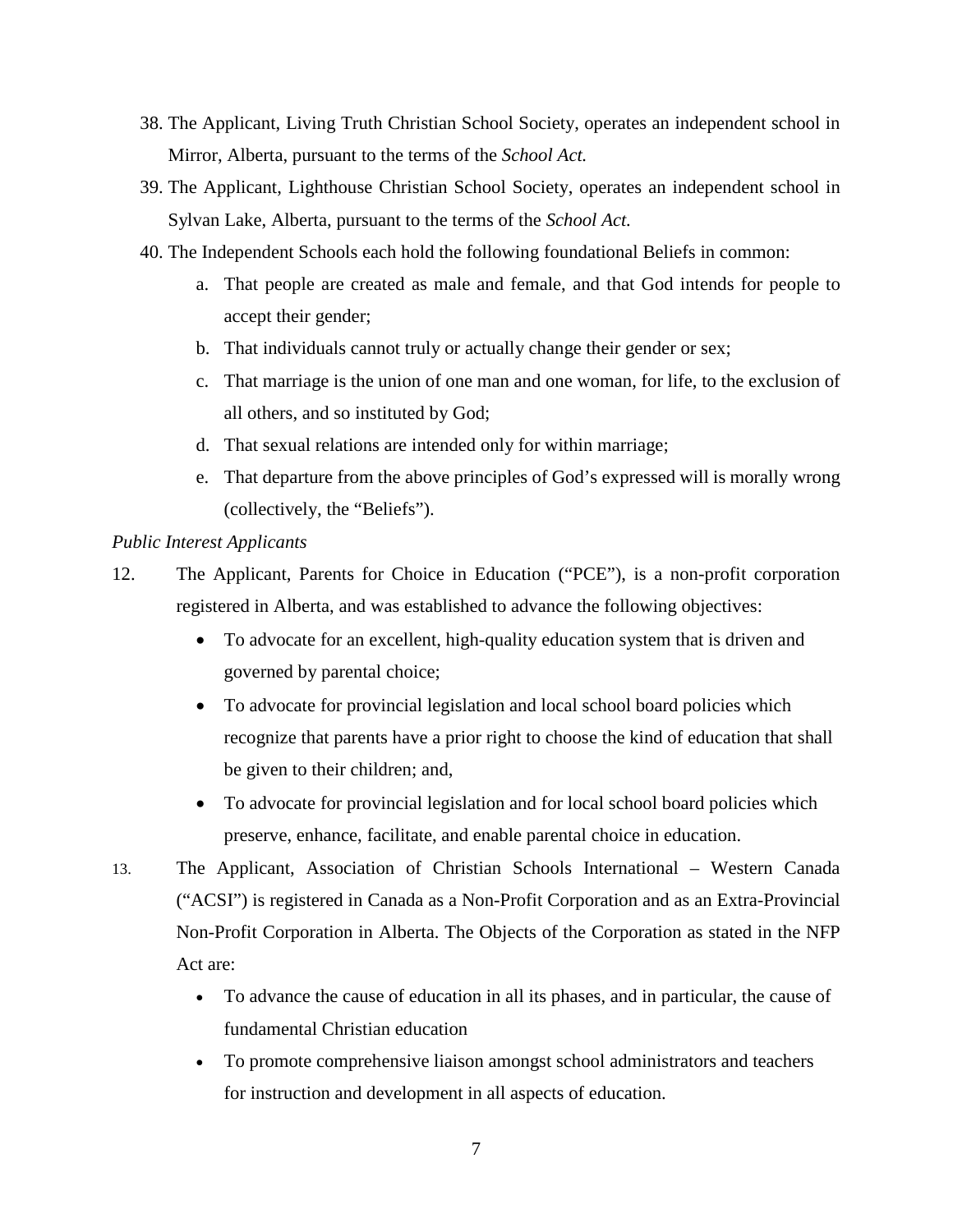41. Both PCE and ACSI are committed to ensuring the protection of parental rights in education, including the right to believe, teach and form associations based on the Beliefs.

## *Fundamental Charter Freedoms*

- 42. Section 7 of the *Charter* constitutionalizes the right of parents to protect, support and educate their children.
- 43. Section 2(a) of the *Charter* protects freedom of conscience and religion. Section 2(b) of the *Charter* protects the freedoms of thought, belief, opinion and expression of schools and parents. Section 2(d) of the *Charter* protects the right to associate freely, both of schools and parents. The freedoms enshrined in section 2 of the *Charter* are alone termed "fundamental" in the Constitution.
- 44. Freedom of conscience and religion means that Canadians are free to maintain the beliefs of their choosing, and to manifest and practice those beliefs in their daily lives, including in the raising and education of their own children.
- 45. Freedom of thought, belief, opinion and expression means the right to hold beliefs and opinions, to express them, and to openly teach and share them, without penalty or adverse consequence from government. Freedom of expression includes the right not to be compelled or coerced by government to express something against one's will.
- 46. Freedom of association guarantees the right of citizens to associate around common beliefs and goals in a community, including for the purpose of teaching and education of one's children.
- 47. A corollary of these fundamental freedoms is the principle of state neutrality and the requirement that the state must not encourage or discourage any religious, anti-religious or non-religious belief, conviction or practice.

# **Alberta Legislature Subject to Constitution**

48. Canadian governments, including the Alberta government, are subject to the Constitution, including the *Charter*. Elected officials, including the Minister of Education, are individuals who, for the temporary term of their office, are bestowed with limited authority to enact laws within their legislative jurisdiction. Such laws must comply with and conform to the Constitution and to the *Alberta Bill of Rights*. Laws which conflict with the Constitution are of no force or effect to the extent of the conflict, pursuant to section 52(1) of *The Constitution Act, 1982*.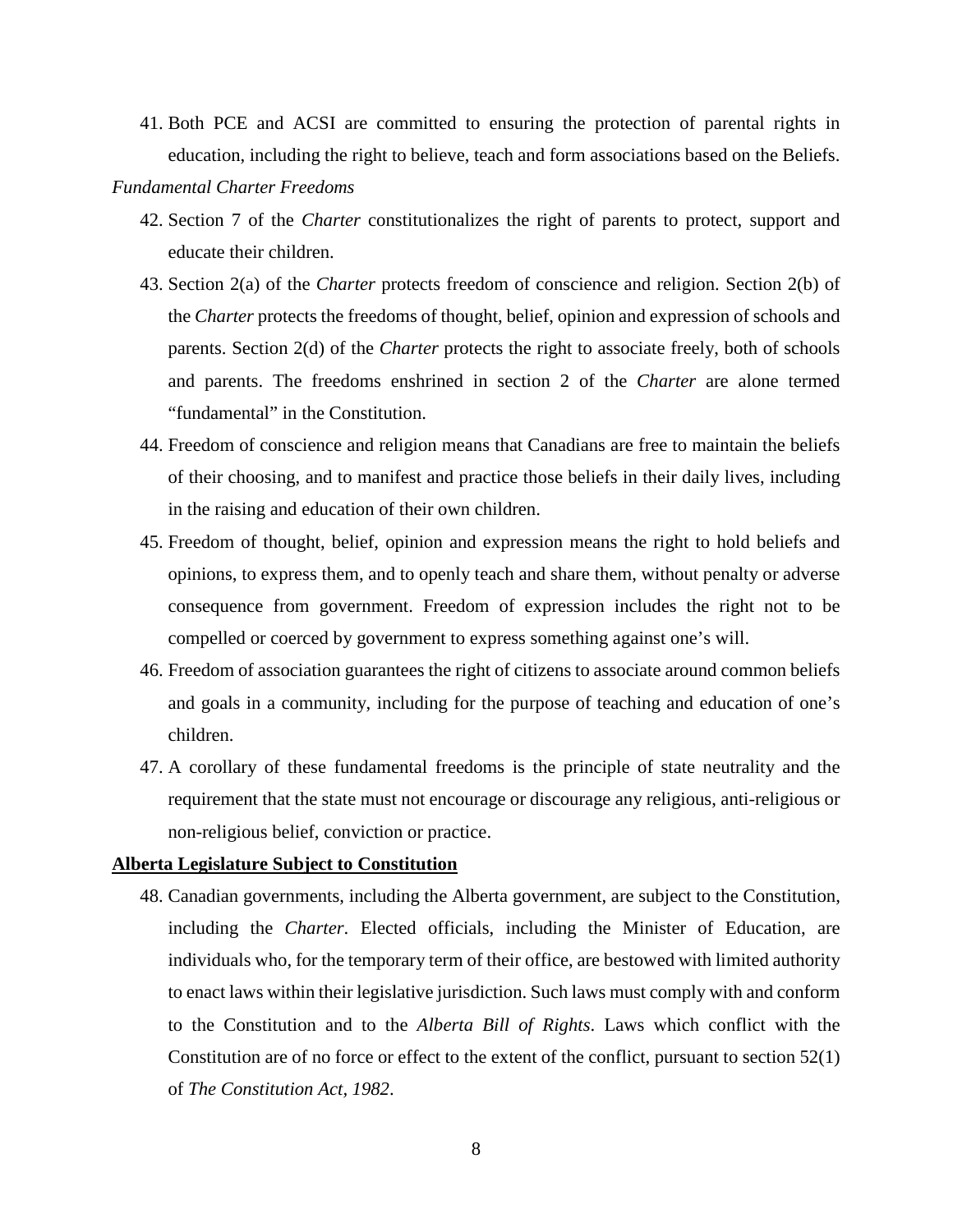## **Bill 24,** *An Act to Support Gay-Straight Alliances* **("Bill 24")**

- **49.** Bill 24 was introduced in the Alberta legislature on November 2, 2017, and received Royal Assent on December 15, 2017. Bill 24 amended the *School Act* to restrict the exercise of the constitutional rights of parents and educators by requiring a blanket of secrecy over certain student organizations and activities. The effect of the Bill 24 amendments is the jeopardizing of student safety, the infringement of parental rights in the security of their children, and the restriction of constitutional rights to educate on morality, sexuality (including gender) and marriage in accordance with religious beliefs.
- **50.** Specifically, Bill 24 amended the *School Act* to:
	- a. require the principal, upon a student request for a club "intended to promote a welcoming, caring, respectful and safe learning environment that respects diversity and fosters a sense of belonging" to bypass the authority of the school board, the foundational beliefs of the school, and the rights of parents, and "immediately" establish the requested club – **section 16.1(1)(a);**
	- b. require the principal to allow a requested club to be called a "gay-straight alliance" ("GSA") or a "queer-straight alliance" ("QSA") regardless of parental concerns and regardless of the school's beliefs, culture and character – **section 16.1(3.1);**
	- c. require the principal to prevent any notification of parents and others about a section 16.1 club or activity (other than the mere establishment of the club or holding of an activity) – **section 16.1(6);**
	- d. prevent parents from being informed that their child is participating in a club or activity, and prevent parents from opting their children out of a club or activity, even if parents are concerned about the sexual or ideological nature of such clubs or activities – **sections 16.1(6), 45.1(4)(c)(i) and 50.1(4);**
	- e. substantially and significantly extends the power of the Respondent to oversee the operation of Independent Schools, as though the Independent Schools were the same as the public and government-operated schools in Alberta;– **sections 28(8) and (9), respectively**;
	- f. compel all schools, including the Independent Schools, to establish and adopt internal school policies affirming the rights of their employees under the *Charter* and Alberta *Human Rights Act,* despite the fact that the *Charter* only applies to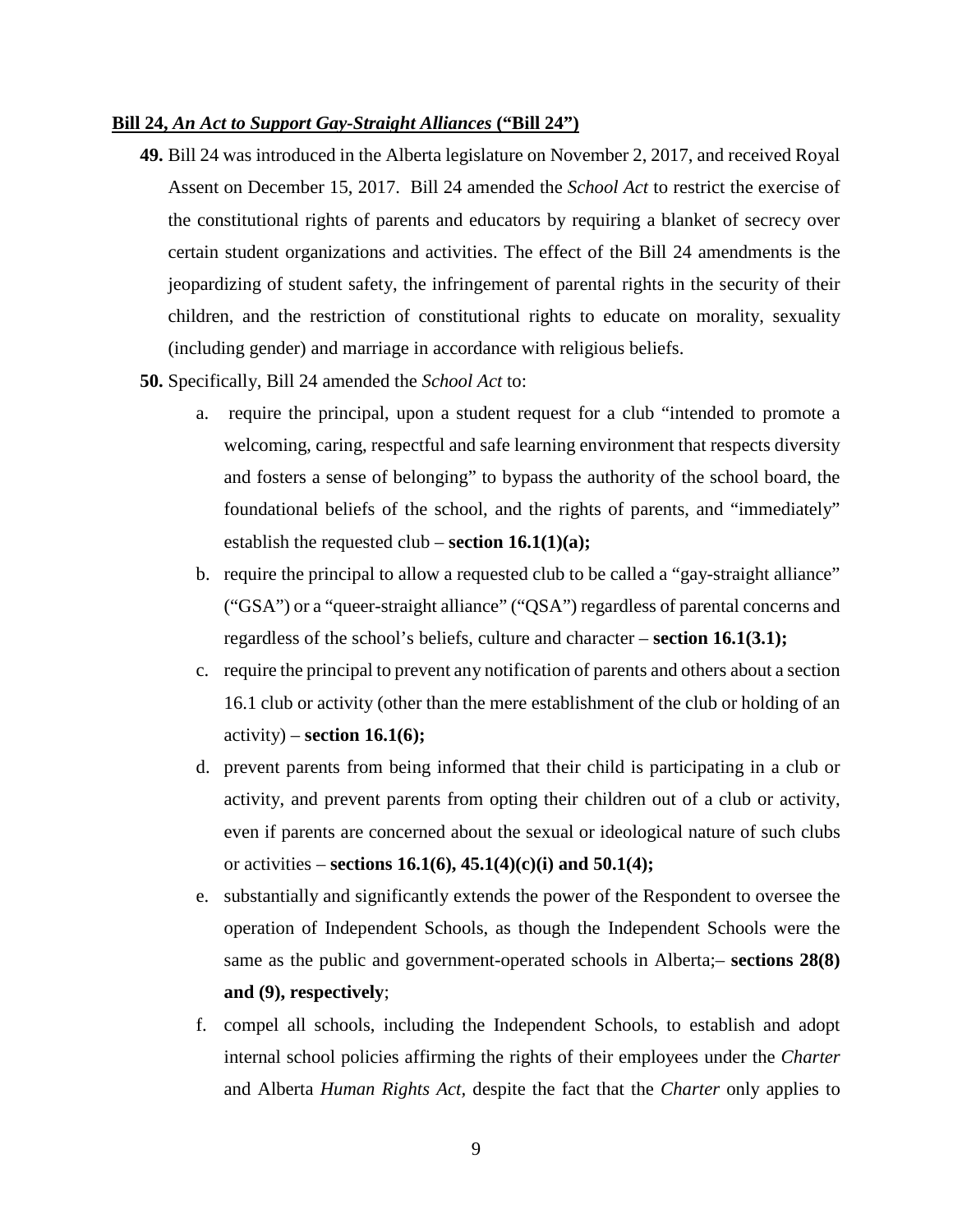government, not to private entities such as the Independent Schools – **section 45.1(3)(a);** 

- g. undermine the right of Independent Schools to hire only staff who understand and fully support the school's values and vision, by requiring schools to confirm that employees will not be discriminated against under any ground in the *Charter* or the Alberta *Human Rights Act*. This violates the Charter section 32 constitutional precept that the *Charter* applies only to the actions of government, not to private bodies, such as the Independent Schools – **section 45.1(3)(b);**
- h. repudiate the right of Independent Schools to pass a "code of conduct" which requires the principal to consult the school board prior to "immediately" establishing a section 16.1 club such as a GSA – **section 45.1(4)(a)(ii);**
- i. require Independent Schools to repeat verbatim, in their own school policies, the text of sections 16.1(1), (3), (3.1), (4) and (6) of the *School Act*, in disregard of their section  $2(a)$  and  $2(b)$  *Charter* rights– **section 45.1(4)(b) and 45.1(4)(d), respectively;**
- j. require that the school's "code of conduct" or "policy" (regarding section 16.1 clubs and activities) be provided to students upon request, that it be posted online, that it be reviewed annually, and that it be posted on the school's public website – **section 45.1(6);**
- k. require the public posting of all Ministerial Orders regarding the "code of conduct", even if the "code of conduct" contradicts the religious beliefs of schools and parents– **section 45.1(7);**
- l. Enable the Minister of Education to establish, add to or replace a school's "policy" or "code of conduct" in regard to section 16.1 clubs and make any other Order the Minister deems necessary if a school does not create a "policy" or "code of conduct" that in the opinion of Minister does not comply with the requirements, and require the public posting of a Minister's Order in such an event – **section 45.1(8) and (9), respectively.**

## **Public Outcry**

**51.** The tabling and passage of Bill 24, and its proclamation into law, spurred an immediate public outcry from parents and independent schools across the province. The Independent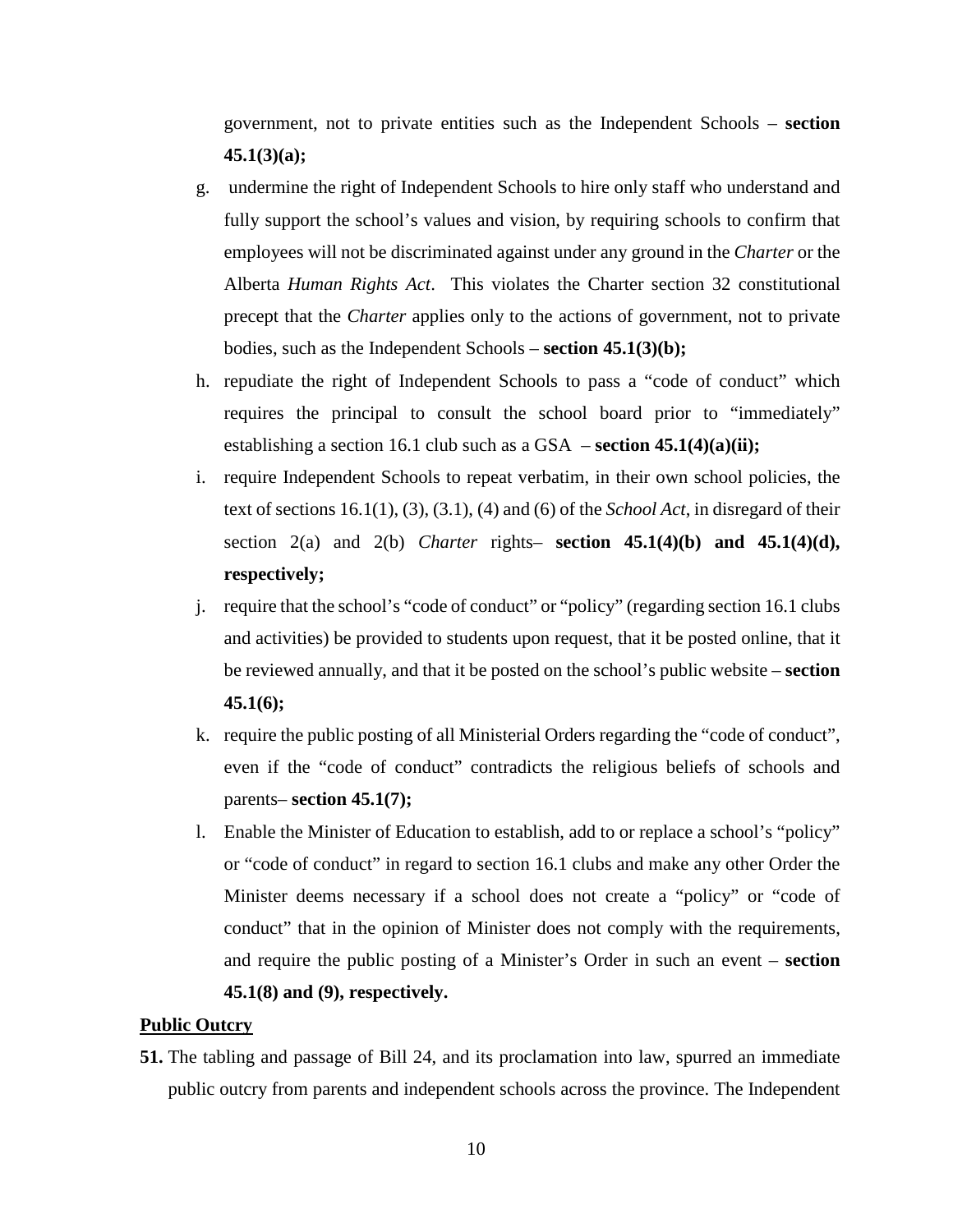Schools have sought an audience with the Minister of Education, David Eggen, in regard to Bill 24. These requests have been either ignored or refused. No public consultation was carried out prior to the passage of Bill 24.

## **Refusal of government to provide feed-back on school policies**

- 52. On November 9, 2015, the Minister of Education ordered all schools in Alberta to submit draft "anti-bullying policies" to him for his review, and to do so by March 31, 2016. The schools complied with this Ministerial Order, and each school in Alberta created and submitted "welcoming, safe, caring and respectful" policies for the Minister's review.
- 53. Since March of 2016, in spite of requests from some of the Applicants and from other schools, the Minister of Education has neglected or refused to provide feedback as to whether or not the submitted policies, in his opinion, conform to the *School Act*. The Minister has also neglected or refused to provide the Independent Schools with a sample "welcoming, safe, caring, and respectful" policy that would, in the Minister's view, comply with the *School Act.*

## **Effect of the Impugned Sections**

#### **A. Parental Rights protected under Section 2(a) and 7 of the** *Charter*

- 54. The purpose and effect of the Impugned Sections is, *inter alia,* to undermine or weaken the support and protection that children are able to receive from their own parents, by imposing strict and total secrecy in respect of children's involvement in GSAs or in GSA-related activities. Concerns about the inappropriate sexual and ideological nature of GSAs is set out further below. The Impugned Sections prevent a school from informing parents about their children participating in clubs and in activities that might expose children as young as five to the sexual practices promoted by the Respondent. The Impugned Sections infringe both sections 7 and 2(a) of the *Charter*, and are contrary to sections 1(c), (d), (e) and (g) of the *Alberta Bill of Rights*.
- 55. Prior to Bill 24, parents could "opt out" of their children's participation in a class or program or receipt of materials which "deals primarily or explicitly with human sexuality". Section 50.1(4) of the *School Act* strips parents of the ability to opt their children out of participating in GSAs or GSA-related "activities" when children are provided with, or exposed to matters which deal primarily or explicitly with human sexuality. This unlawfully interferes with the Parents' constitutional rights protected by sections 2(a) and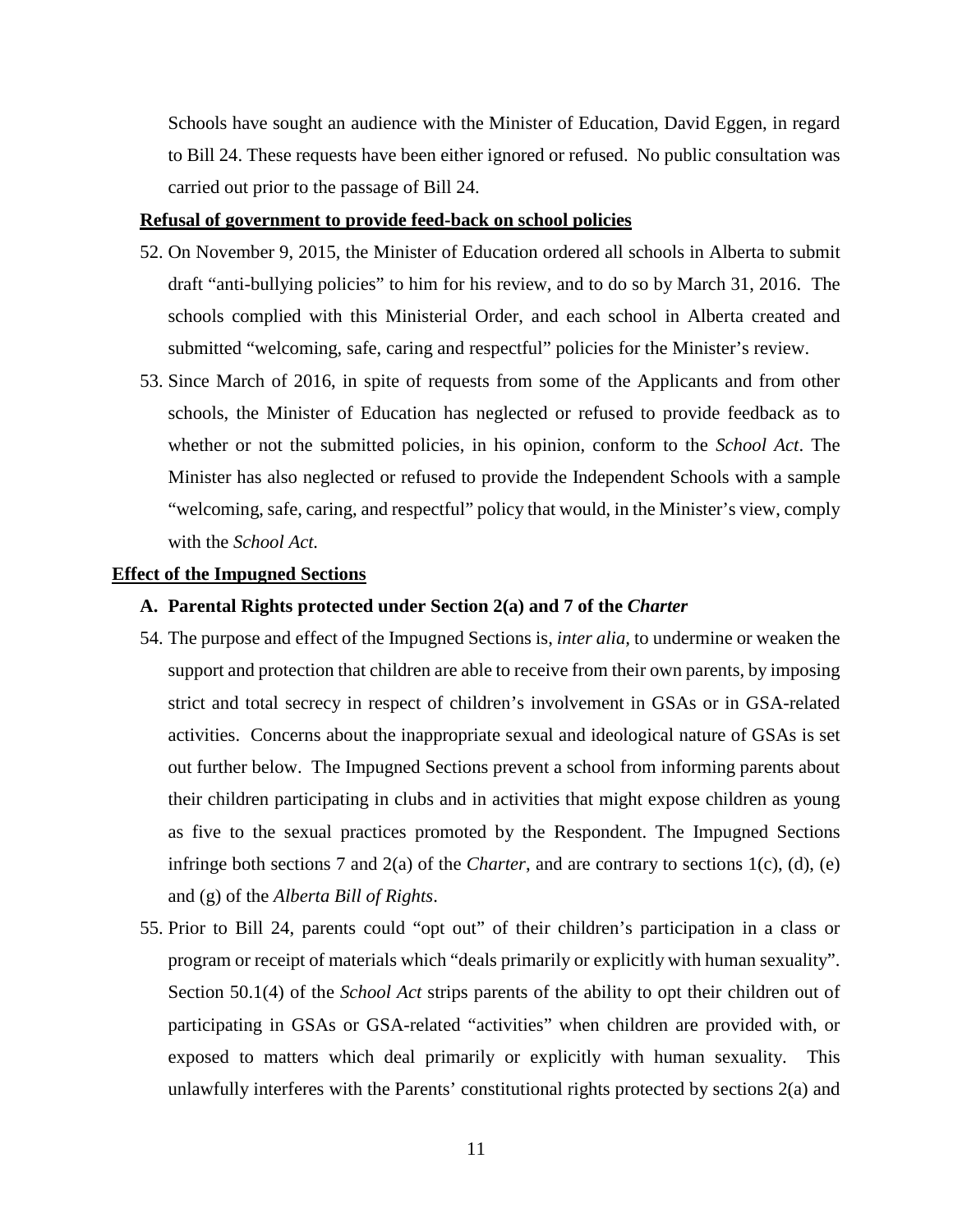7 of the *Charter*, and parental rights to be informed as set out in the *Alberta Bill of Rights*. Parental involvement and school board oversight are also repudiated by *School Act* sections 16.1 and 45.1(4)(a)(ii), which now require the establishment of a club "immediately" upon the request of one child.

- 56. By promoting "support materials" for GSA clubs using official government web portals, the Respondent has made clear the nature, character and purpose of GSA clubs and related activities. Through these "support materials," the Respondent has proven itself to be entirely indiscriminate and injudicious in its promotion of GSAs to children as young as five. Many of these "support materials" promote and provide explicit direction for inherently unhealthy sexual activity, without any reference to age or to parental consent for the viewing of such materials. The Respondent has promoted the following activities and assertions through official government web portals as part of the GSA "support materials":
	- a. The sucking of semen from the anus of another person, an activity known as "felching";
	- b. Visiting a group masturbation night at a local sex club;
	- c. Paying to view online pornography;
	- d. The insertion of a "rod" into the penis as a means of self-pleasure, an activity known as "sounding";
	- e. Bondage, dominance, submission and sadomasochism (BDSM) activities and products such as creating a "bondage bedroom" by using the "Under The Bed Restraint System" and the "Short Suede Flogger" to "explore … bondage fantasies":
	- f. The use of anal sex toys and "butt plugs";
	- g. Watching "gay and lesbian couples bare all";
	- h. Advice regarding "blow jobs";
	- i. The act of "anonymous sex" through the use of a hole in a wall intended for such purpose, referred to as a "glory hole";
	- j. The inserting of one's testicles into the mouth of another person, an activity known as "tea bagging";
	- k. Urinating and defecating on another person, an activity known as "yellow and brown showers";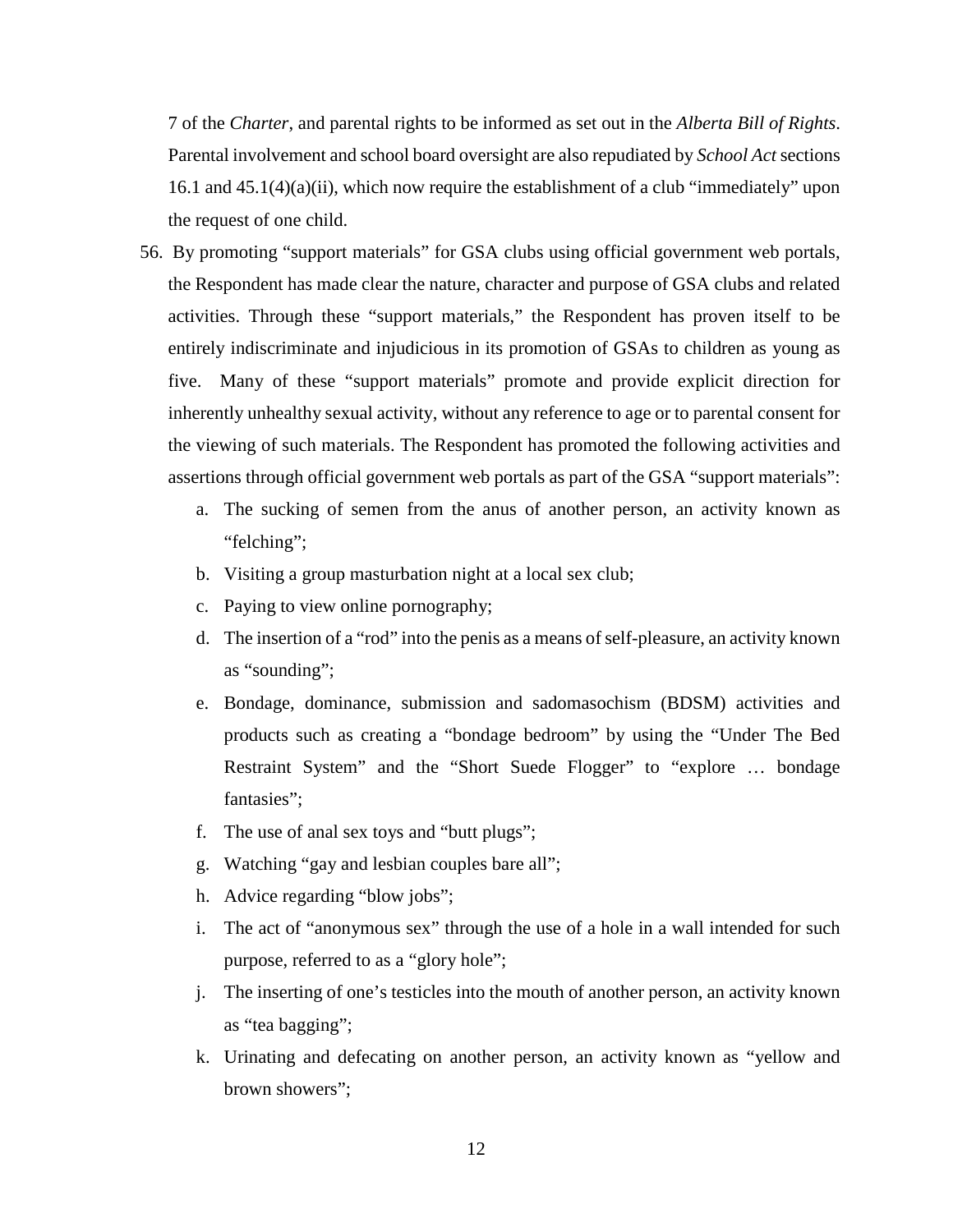- l. That it is "a mistake", "a myth", "oppressive" and is "not only misleading, but exclusionary and harmful" to teach and understand that gender is binary and biologically-determined by sexual anatomy;
- m. That gender is not determined by sexual anatomy, chromosomal composition, and sex-based differences in the brain;
- n. That gender is fluid, non-binary, and based entirely on one's subjective perception;
- o. That biological sex is not an immutable characteristic, but rather arbitrarily "assigned" at birth by one's parents or medical practitioners;
- p. That any individual is able to identify "as two or more genders",
- q. That individuals can successfully change their gender and change their sex;
- r. That male children who want to "hide" their penis should use a device known as a "gaff" to tuck the penis between one's legs;
- s. That female children should "tape" their breasts to their chests so that they are less apparent under one's clothing; and
- t. That "medical transition" to another gender, including taking hormones and having one or more surgeries" is "absolutely necessary" for some people (collectively, the "GSA Materials").
- 57. It is reasonably foreseeable that the exposure of children to the GSA Materials may result in confusion and anxiety in many children across Alberta. The Impugned Sections make no distinction based on student age, or handicap or mental disability, regarding exposure to sexual content at clubs or at GSA-related "activities". Students as young as five years of age can be exposed to sexual content in or through a GSA or related "activity" which the school is required to facilitate by section 16.1 of the *School Act*. The exposure of children to the GSA Materials has occurred, is occurring, and will continue to occur without parental involvement or oversight, because sections  $50.1(4)$ ,  $16.1(6)$  and  $45.1(4)(c)(i)$  make it illegal to inform parents of their children's involvement in such clubs or activities. Further, the *School Act* does not require an adult to be present at the GSA or GSA-related activity.
- 58. The Parents have a constitutional right to know fully of their children's activities and what their children are exposed to, without legislated secrecy. Parents have a constitutional right to be fully informed, so as to be able to ensure the safety and the proper moral and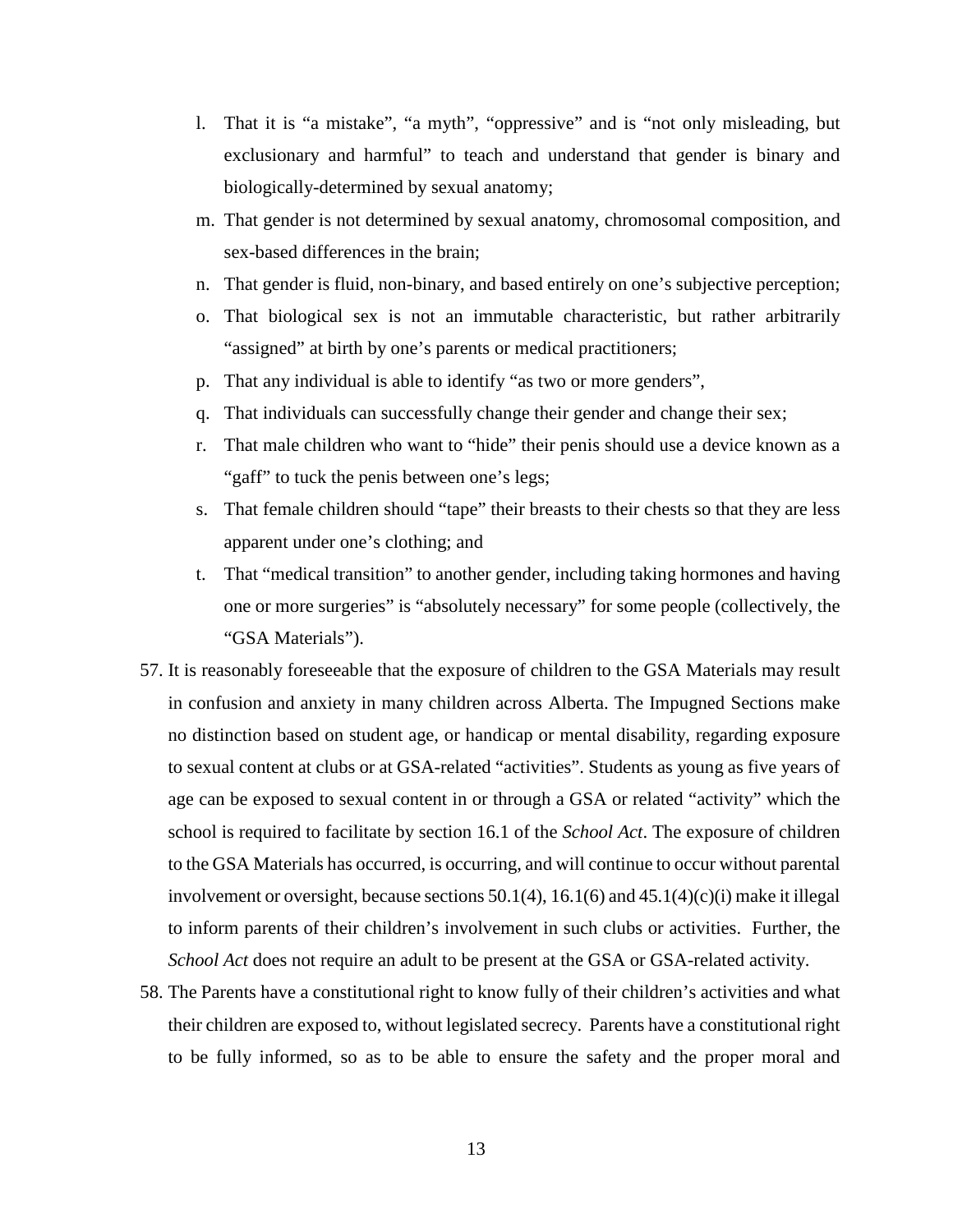emotional development of their children. Further, the Parents have a right to educate their own children in accordance with their religious and moral beliefs.

- 59. The GSA Materials are directly contradictory to the Parents' Beliefs. As such, the Parents are opposed to the promotion of the GSA Materials to their children, especially through mandatory legislated secrecy.
- 60. Further, the GSA Materials explicitly promote sexual experimentation and promiscuity, by suggesting that these activities are desirable or legitimate or both, contrary to the Beliefs. The Respondent has made little or no effort to warn of the risks involved in the unprotected exchange of semen, feces and urine, and sexual themes which involve sex toys, bondage and sexual violence. The Respondent has provided no disclaimers or warnings that engaging in such activities may cause infection, disease and debilitation.

#### **Harm to Children**

- 61. The promotion of the GSA Materials and the legislated secrecy surrounding GSA clubs and activities creates an environment conducive to manipulation and to the sexual abuse or exploitation of younger children by older or more sexually experienced youth.
- 62. As set out in the Affidavit of the Applicant P.T., his developmentally disabled daughter was harmed as a direct result of the removal of parental oversight and the school's decision to keep secret from P.T. and D.T. what was happening with their vulnerable daughter. P.T. is justifiably concerned that exposure to GSA materials, clubs and activities, absent parental knowledge and involvement, will again threaten his daughter's emotional, psychological and physical well-being.
- 63. A number of the Independent Schools, and the schools attended by the children of the Parents, operate grades K-12. There is a clear risk of irreparable harm to students generally, absent parental oversight on what is presented to children at schools regarding sexuality and gender. This risk is especially pronounced in younger children, or children with developmental and intellectual disabilities such as Autism or Asperger's Syndrome. No distinction is made in the Impugned Sections to account for younger students, or students with developmental and intellectual disabilities such as Autism or Asperger's Syndrome, who are subject to particular risk from being exposed to the ideology and information promoted through GSAs and GSA-related activities.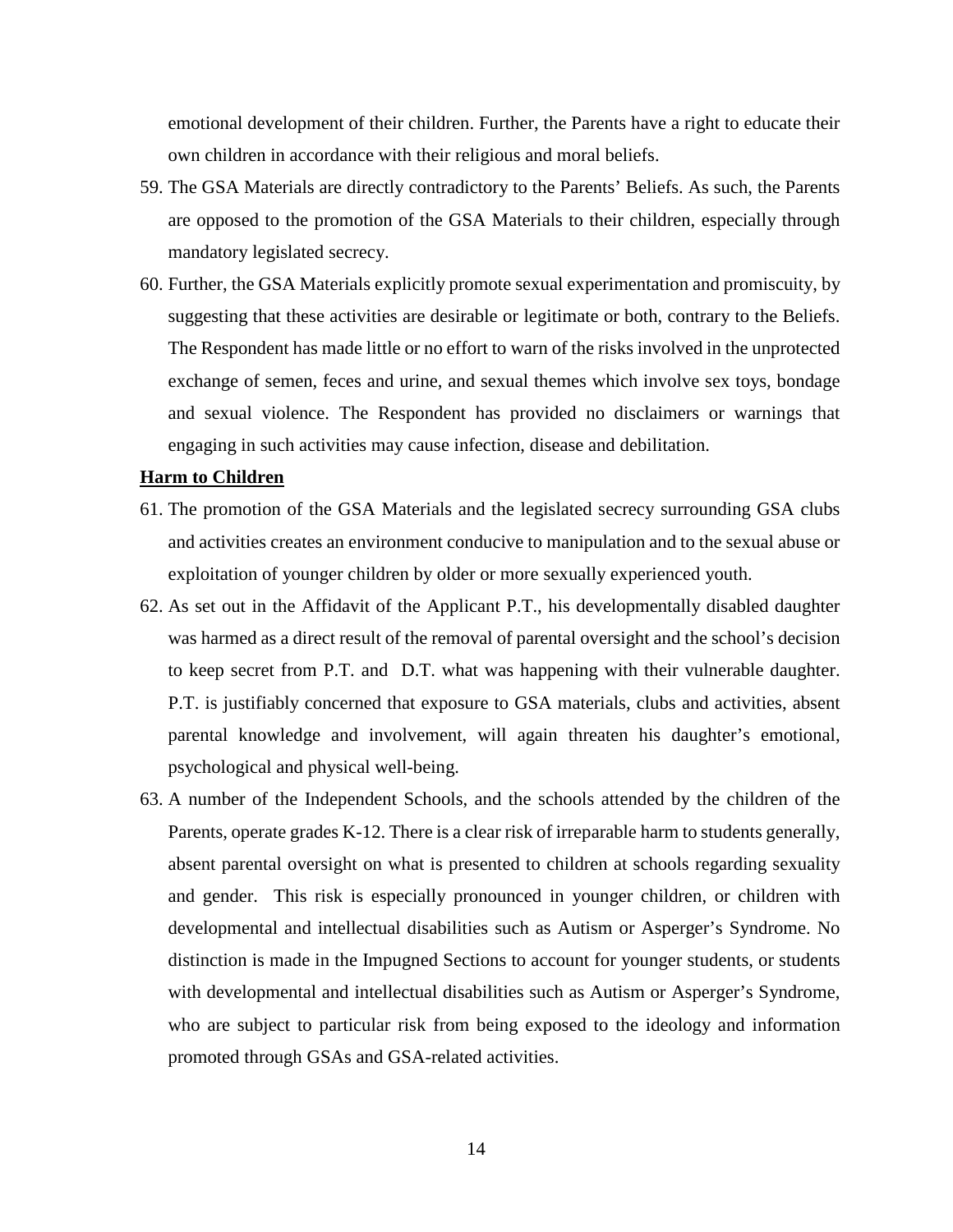#### **Schools Section 2(a) Freedom of Conscience and Religion**

- 64. The first fundamental freedom protected by the *Charter* is freedom of conscience and religion. The Independent Schools and (list specific parents) have sincerely-held conscientious and religious beliefs regarding gender, marriage, and sexuality (the Beliefs). Their right to educate the children in their care in accordance with the Beliefs is protected by the *Charter*, the *Alberta Bill of Rights*, and international human rights instruments that are binding on Canada, such as the *International Covenant on Civil and Political Rights.* Parental rights have been repeatedly upheld by the courts. The Impugned Sections infringe and trample on the exercise of the Beliefs by requiring and facilitating the clandestine teaching of a government-promoted sexual ideology that is contrary to the conscientious and religious beliefs of the Independent Schools and Parents.
- 65. By promoting one particular view or understanding of human sexuality, the Respondent's GSA Materials and their presentation to children absent parental oversight contravene the constitutional requirement of state neutrality. The Impugned Provisions interfere with the exercise of conscientious and religious instruction that the Parents and Independent Schools intend.

#### **Section 2(b) Freedom of Expression**

- 66. Parents, teachers and Independent Schools have freedom of thought, belief, opinion and expression as protected by section 2(b) of the *Charter*. In a free and democratic society, the government cannot compel anyone to express words that are not their own.
- 67. The Impugned Sections infringe *Charter* section 2(b) by:
	- a. compelling the Independent Schools to name clubs titles which are in opposition to the schools' Beliefs – **section 16.1(3.1)**;
	- b. requiring schools to state their agreement not to discriminate against an employee or student under the *Charter* of *Alberta Human Rights Act*, when in fact Independent Schools deliberately seek to hire teachers and other staff who agree with the school's mission, vision and purpose, and have the legal right to hire accordingly. Requiring voluntary associations of citizens (in this case Independent Schools) to behave like government (by disregarding their own religion when hiring staff) is contrary to the *Charter*-protected right of Independent Schools to create and maintain their own religious nature and character. – **section 45.1(3)(b)**; and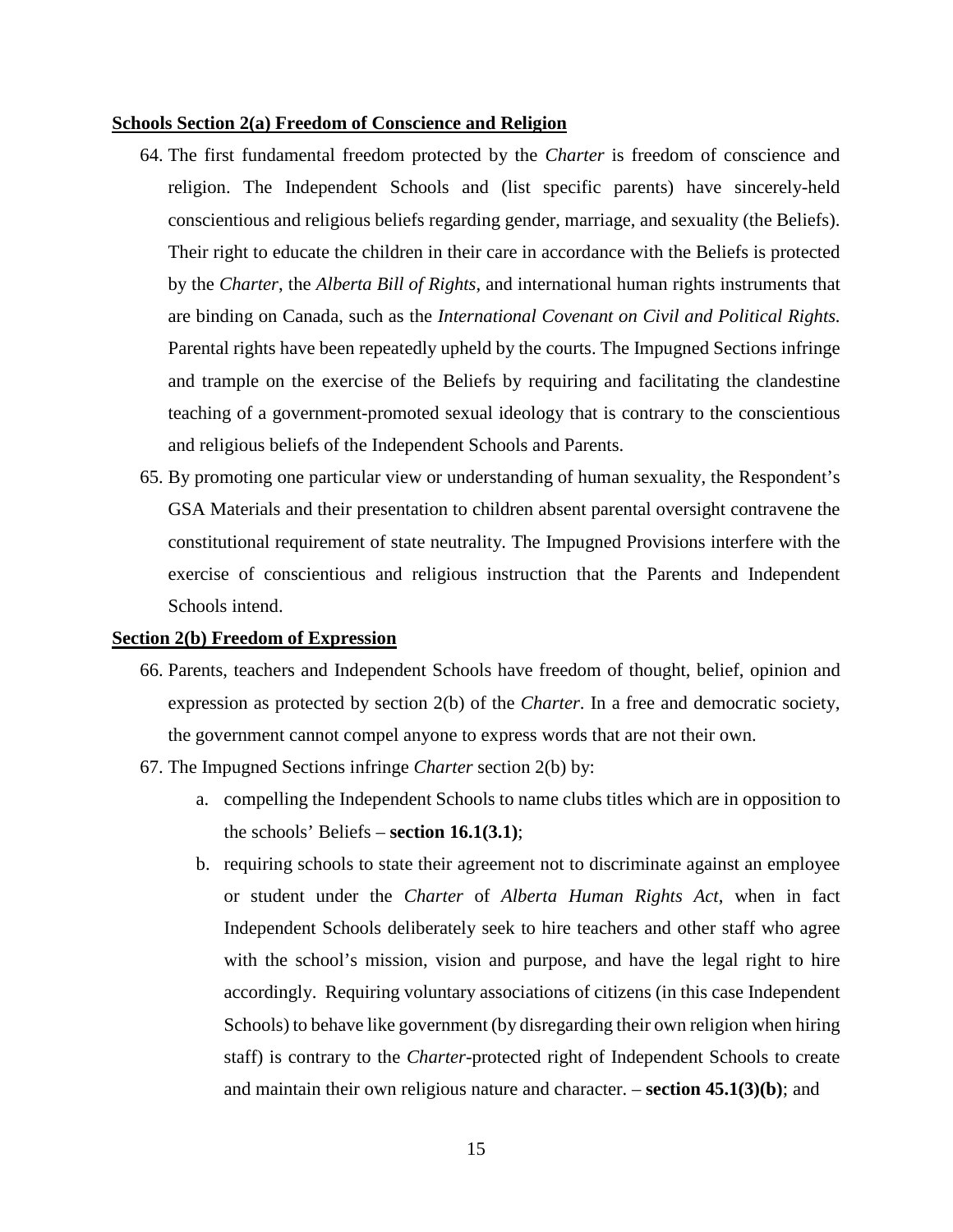- c. requiring all schools to repeat verbatim the text of sections  $16.1(1)$ ,  $(3)$ ,  $(3.1)$ ,  $(4)$ and (6) of the *School Act* (the "Policy Sections"), inclusive, in their own "policy" or "code of conduct", which is an infringement of the right not to be compelled to utter words that one disagrees with – section  $45.1(4)(b)$  and  $45.1(4)(d)$ , respectively;
- d. restricting the ability of the Independent Schools to keep parents apprised of their children – **sections 16.1(6), 45.1(4)(c)(i) and 50.1(4)**.
- 68. Schools cannot be lawfully compelled to promote or participate in, the Respondent's ideology of sexuality and gender as set out in the GSA Materials. While characterizing Bill 24 as anti-bullying legislation, it is the Respondent threatening the safety of children, and bullying Parents and Independent Schools through legislation that violates the *Charter*.

#### **Section 2(d) Freedom of Association**

69. The *Charter* protects the right of both individuals and groups to associate freely around common beliefs and values, free of government interference and discrimination. The Impugned Sections infringe the ability to associate around common Beliefs. Section 45.1(8) bestows on the Minister of Education a the power to re-write school policies in his sole discretion, altering the nature of that organization's association, contrary to section 2(d) of the *Charter*.

#### **Sections 45.1(3) and (4) infringe Section 32 of the** *Charter*

- 70. Parents and Independent Schools have a constitutional right to exercise their fundamental freedoms of expression, religion and association. The *Charter* exists to defend Parents and Independent Schools against government action that violates these freedoms. In contrast, government is bound by the Charter, and therefore has a duty of neutrality towards various religious, anti-religious and non-religious ideologies. Imposing this same duty of neutrality on Parents and Independent Schools violates the freedoms of religion, conscience, expression and association.
- 71. Section 45.1(3) of the *School Act*, as amended by Bill 24, compels all schools in Alberta to conform to the government's obligations under the *Charter*. This is contrary to section 32 of the *Charter*, which establishes that only government is bound by the *Charter*. In order to enjoy the exercise of their *Charter* freedoms, individuals and private entities are not bound by the *Charter*, but protected from government infringement.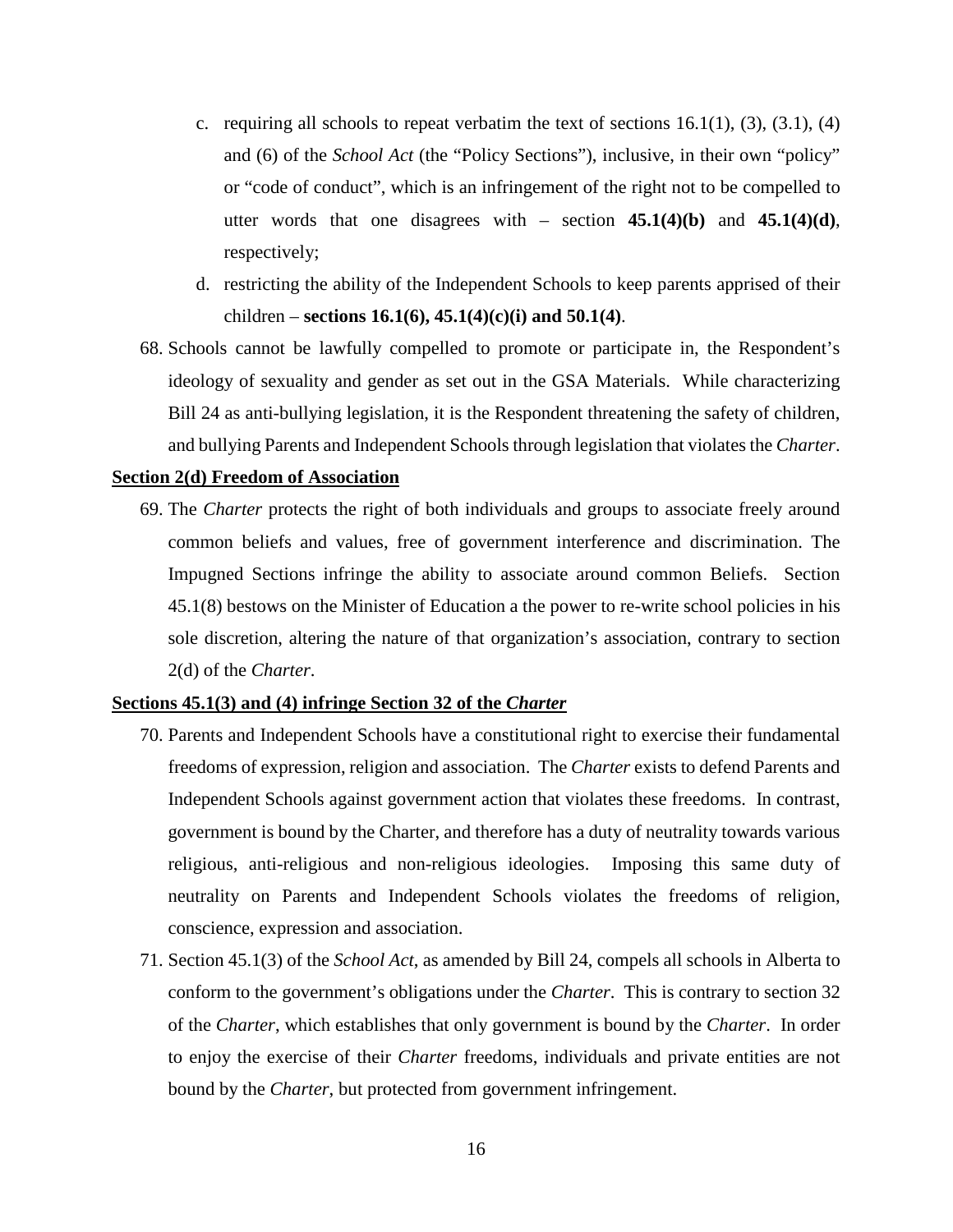#### **No Guidelines for Accommodation**

72. The Impugned Sections legislate the infringement of the rights of parents, teachers, and schools as protected by sections 2(a), 2(b), 2(d), and 7 of the *Charter*. Section 45.2 of the *School Act* states:

> 45.2 The Lieutenant Governor in Council may exempt an accredited private school or a class of accredited private schools from the operation of all or part of section 45.1.

- 73. It is unlawful for the Respondent to pass unconstitutional legislation which broadly infringes the *Charter* rights of parents, teachers, and schools but seek to justify the infringement with the caveat that some of the infringements may be reversed on a case by case basis. Unconstitutional legislation cannot be saved by such an exemption – it is the Respondent's obligation to pass only constitutional laws.
- 74. It is not the Lieutenant Governor's role, as Her Majesty's representative in Alberta, to remedy the passage of unconstitutional legislation by exempting schools who decide to apply for an exemption. Governments must respect *Charter* freedoms for all citizens, without forcing citizens to make an application to have their *Charter* freedoms be respected.
- 75. Further, no parameters for the exercise of the Lieutenant Governor in Council's discretion are contained in the *School Act*. There is no test, no mechanism and no framework by which the Lieutenant Governor in Council is to determine which schools should be exempted, in whole or in part, from the provisions of section 45.1 of the *School Act.* This absence of legal certainty allows for and enables arbitrary decisions to be made, contrary to the rule of law, one of Canada's foundational constitutional principles. The requirements of legal certainty, and the rule of law, are not met by the exercise of the whim of the Lieutenant Governor in Council.
- 76. Further, in announcing the passage of Bill 24, the Minister of Education has stated the Respondent's intention to limit any exemptions provided.
- 77. Further, there is no exemption proposed for any of the following sections:
	- i. Section16.1(1)(a) immediate institution of GSAs without Board or parental input or approval, and irrespective of the Independent's School's religious character;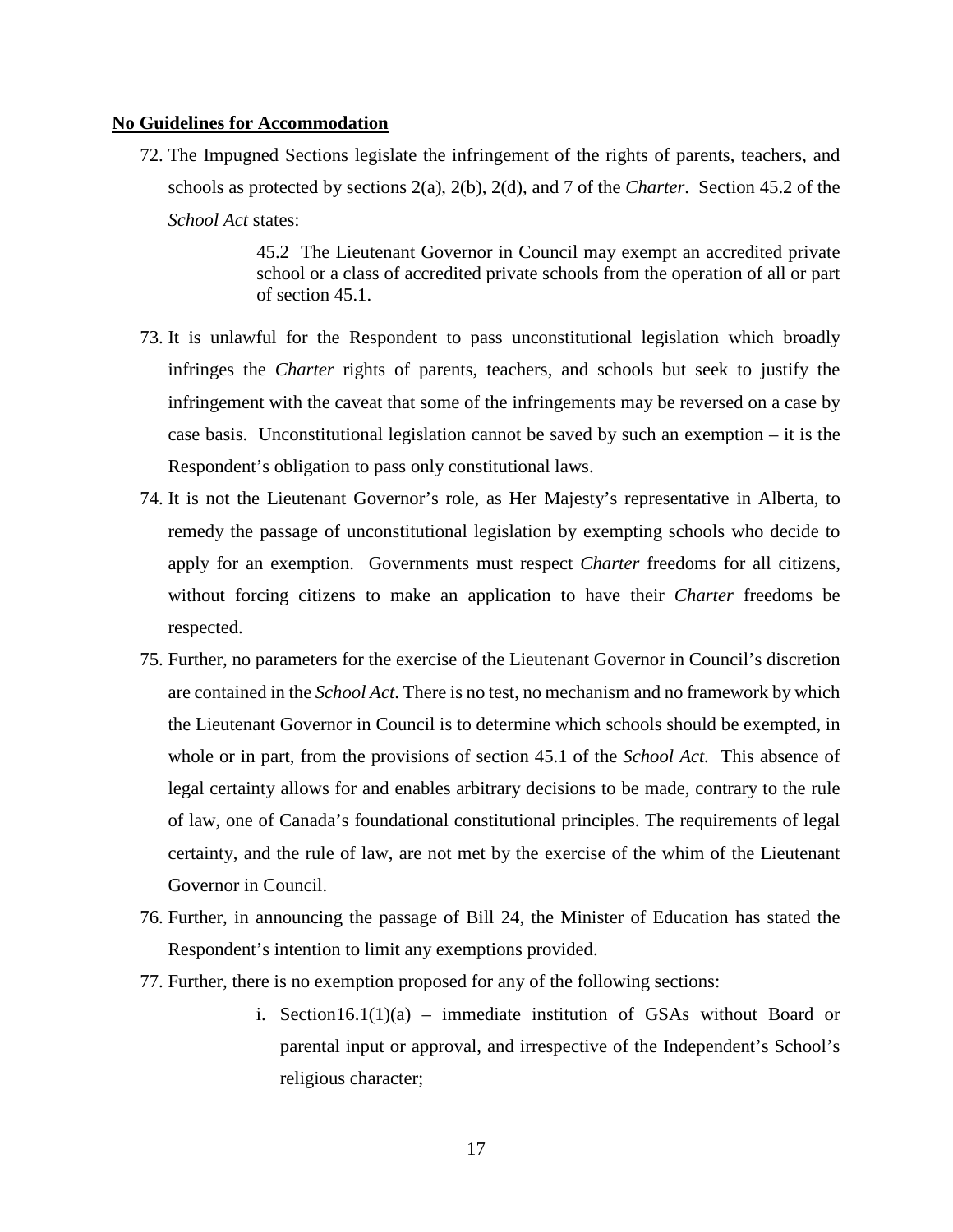- ii. Section16.1(3.1) no restrictions on club names can be made on religious grounds;
- iii. Sections  $16.1(6)$  and  $50.1(4)$  principal must ensure that information is withheld from parents regarding their children's activities, even if the parents would otherwise have a right to opt their children out of explicitly sexual content and activities; and
- iv. Section 45.3 Independent Schools can be disciplined by the Minister of Education, as he would a public school, for failing to comply with the provisions of the *School Act* which infringe constitutional rights.
- 78. Even if there were perceivable guidelines for an exemption, to prevent arbitrary decisions being made by the Lieutenant Governor in Council, it is unlawful and unconstitutional for the Legislature to enact unconstitutional legislation with the promise that, on a case by case basis, some of the *Charter* violations will be reversed.

# **Evidence to be used in support of this application and a forthcoming application for an interlocutory injunction:**

- 34. The Affidavit of P.T., the Affidavit of Theresa Ng, the Affidavit of David Joseph Rose, the Affidavit of Paul Neels, and the Affidavit of Sukhvinder Malhotra; and,
- 35. Such further and other material as counsel may advise and this Honourable Court will permit.

## **Applicable Acts and regulations:**

- 79. The *Canadian Charter of Rights and Freedoms*, Part I of the *Constitution Act, 1982*, being Schedule B to the *Canada Act 1982* (UK), 1982, c 11.
- *80. Alberta Bill of Rights,* RSA 2000, c A-14.
- *81. Alberta Human Rights Act,* RSA 2000, c A-25.5.
- 82. *School Act*, RSA 2000, c S-3
- 83. *Universal Declaration of Human Rights* and the *International Covenant on Civil and Political Rights;*
- 84. Alberta *Judicature Act*, RSA 2000, c J-2.
- 85. *Post-Secondary Learning Act,* S.A. 2003, c. P-19.5